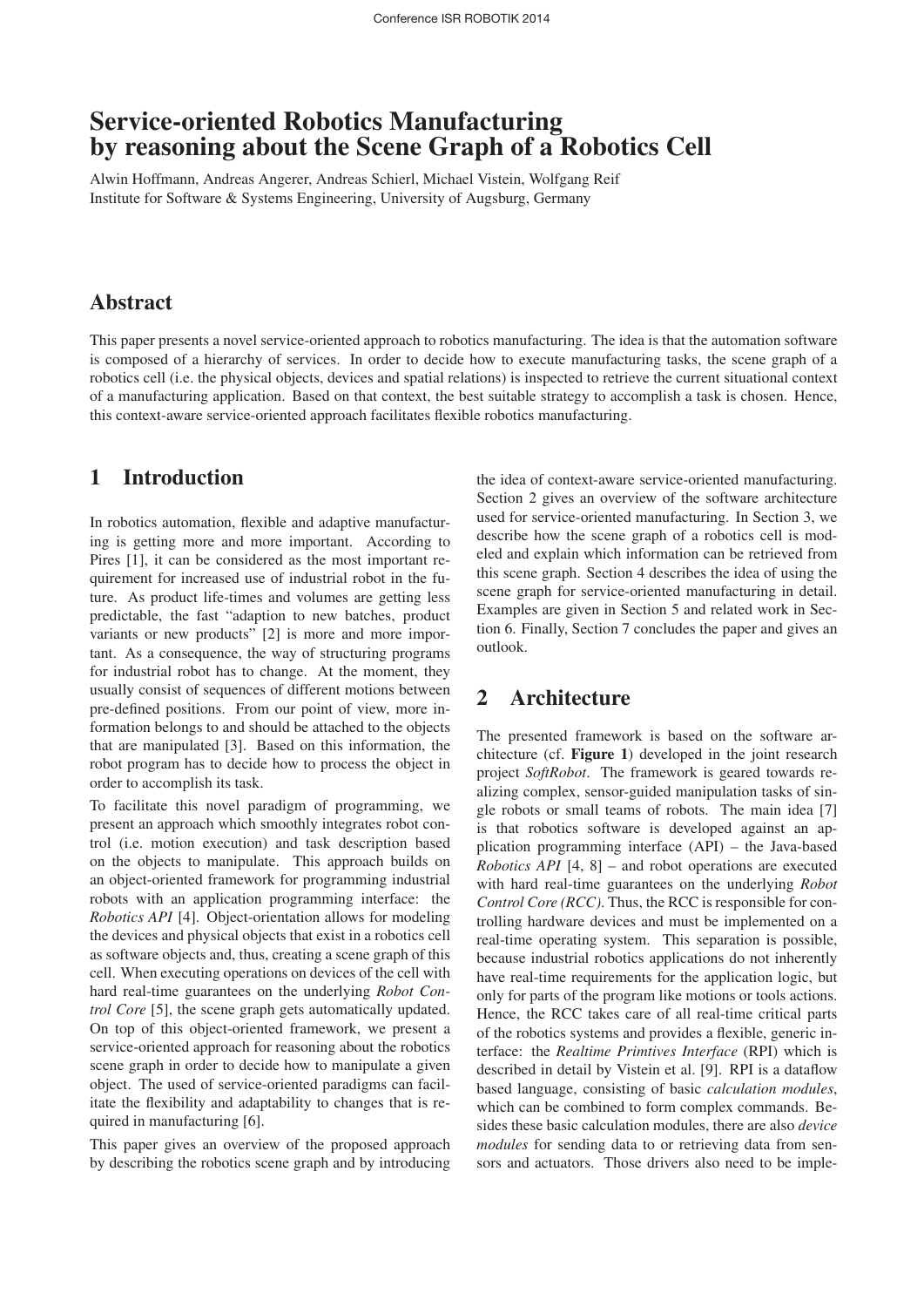mented in C++ for real-time requirements. The Robotics API automatically combines these calculation and device modules to create real-time commands [10] and submits them to the RCC for execution. Once the RCC has fully received such a command, it deterministically executes all contained modules, hence guaranteeing real-time characteristics.



Figure 1: The software architecture for industrial robotics developed in the research project *SoftRobot*.

During execution, sensor drivers provide (raw or processed) sensor data at a high frequency. Calculation modules can further process such sensor data, calculate setpoints for trajectories, or trigger tool actions. Finally, actuator drivers expect to receive set-points (e.g. position, velocity, acceleration) at a high frequency (usually 1 kHz) from a running command. The reference implementation – the *SoftRobot RCC* – is implemented in C++ and is targeting Linux Xenomai for robot control as well as Windows for testing and simulation purposes.

The Robotics API consists of two layers: the *Command Layer*, which directly communicates with the Robot Control Core, and an additional *Activity Layer* which provides more convenient access to the most common functions of the Robotics API. The Command Layer has a very abstract model of robotic tasks, which consists of actions which can be performed by actuators. Assigning an action to an actuator yields a command, which can be executed using a Robot Control Core. Actions can be for example a Point-to-Point (PTP) motion, and an actuator can be a specific type of robot arm. Actuators need a corresponding driver and primitives in the Robot Control Core, whereas actions usually map to a set of calculation modules which together form the requested action [11]. Using an event mechanism, multiple commands can be combined e.g. to perform tool operations based on sensor data. Furthermore, the Command Layer gives a transparent access to real-time data (e.g. joint positions, sensor data) which is obtained from the RCC. It provides a very generic, flexible and extensible interface for writing arbitrarily complex applications. Hence, it is mainly designed to integrate new devices, motion types etc. into the system. In contrast, the Activity Layer provides an intuitive execution model for commands. It wraps commonly used functions into Java methods and is therefore targeted at robot-application developers. More details about these layers can be found at Angerer et al. [4].

### 3 Robotics Scene Graph

Robotic applications always need to describe some part of the physical world or environment the robot is situated in. In standard robot programming languages (e.g. the KUKA Robot Language, Staubli's VAL), one has to define at least points in space that are necessary for the specification of robot motions. Depending on the concrete application, more information about the environment is desired. For example, in assembly applications, the notion of workpieces that have to be assembled can be helpful. However, such complex models are predominantly supported by offline programming tools, whereas standard robot controls usually only support the definition of points. The scope of the Robotics API comprises both use cases, because it supports the definition and execution of (real-time) robot commands, as described previously, and the complex modeling of robotics cells. Therefore, the definition of spatial points, geometric relations and physical objects is possible as shown in Figure 2. The figure shows a (simplified) excerpt from the Robotics API object-oriented programming model using an UML class diagram. The left part of the diagram which contains frames and relations is described in Section 3.1, whereas the right part – i.e. the modeling of physical objects and devices – is explained in Section 3.2.

#### 3.1 Frame & Relations

The scene graph of the Robotics API is based on a graph of inter-connected frames. *Frames* are (named) positions in space which can optionally belong to (the software representation of) a device or in general a physical object. They are interconnected by relations which have a defined semantics. As shown in Figure 2, a *Relation* connects a pair of Frames, specifies the kind of connection between those two frames, and defines the geometric transformation between them. The *Transformation* is mathematically expressed by a homogeneous transformation matrix. Instead of having a parent-child-relationship between frames, a graph is formed where frames are vertices and relations are edges. Hence, each frame can have an arbitrary number of relations directing to or originating from it. A frame graph is called connected if and only if there is at least one path between any two frames of the graph. In a connected frame graph the transformation between any two frames can be determined. However, it is possible to have multiple independent frame graphs at a time. During the execution of an application, frame graphs can be joined or separated by adding or removing relations.

The *Relation* class itself is abstract, but there are several subtypes with different semantics describing the kind of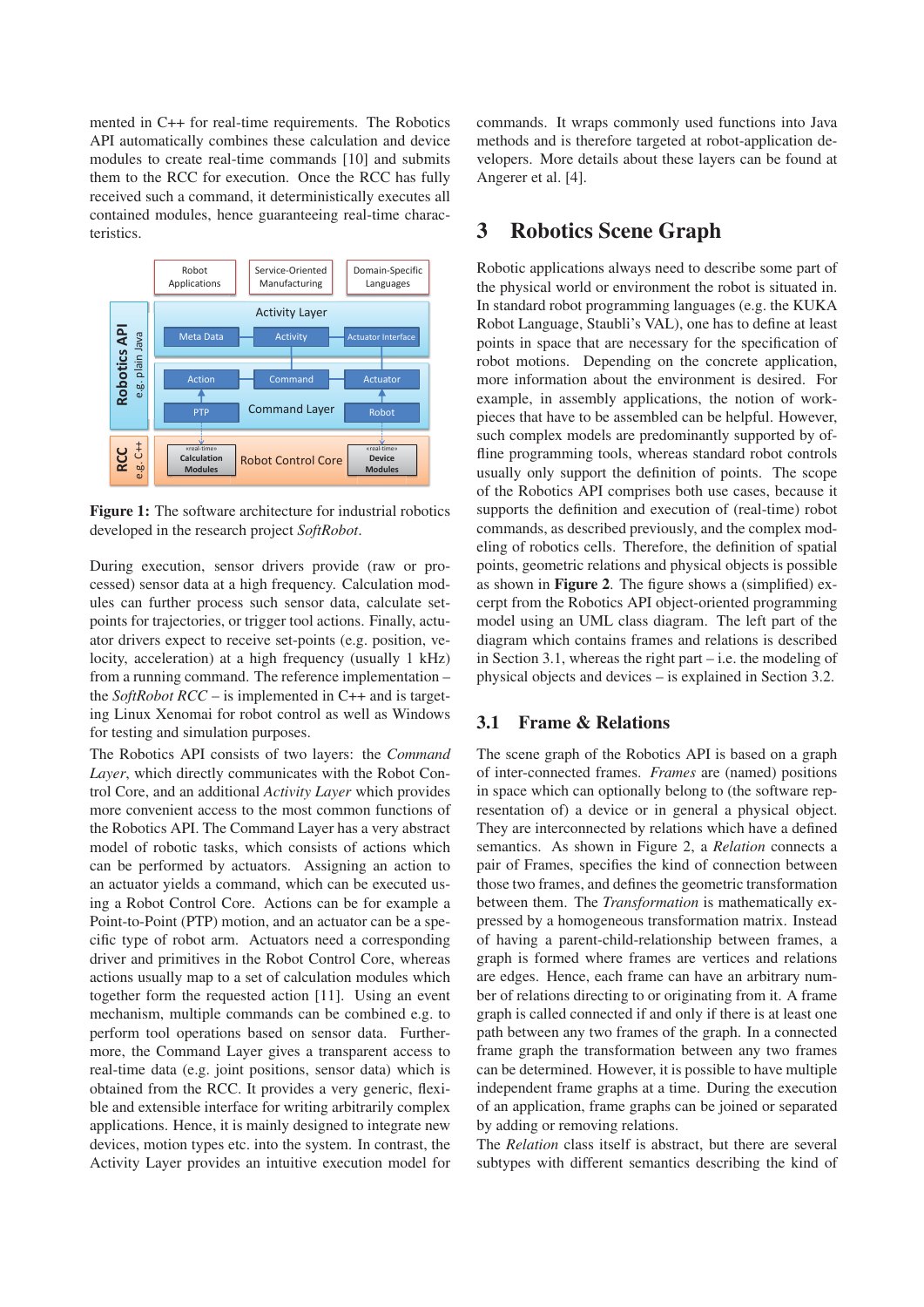

Figure 2: UML class diagram showing important parts of Robotics API class hierarchy for modeling the scene graph of a robotic cell

relation between two frames. For expressing the importance and permanence of a relation, there is a distinction between a temporary relation, a placement and a connection. A *TemporaryRelation* is a transient relation which is only used to create auxiliary frames for motions or calculations. It is designed in such a way that it is automatically removed when it is no longer used in an application. A *Placement* indicates that - at least at the moment – two frames are connected. Similar to a temporary relation, this is also only a snapshot and the placement can be changed or removed during the execution of the application. However, it is a persistent relation (i.e. the relation must be removed on purpose) and, as its name implies, is used e.g. to indicate that some object is currently placed on a table. In contrast, *Connections* are long-lasting relations between frames. For example, a link defines a (mechanical) connection between two joints which usually will not be removed. Furthermore, there is a distinction between static and dynamic connections. While a static relation defines a fixed transformation (e.g. a given displacement between two objects), the transformation of a dynamic relation can change over time as it is usually defined by an actuator. For example, a revolute joint consists of two frames which are rotated against each other according to the joint's current position. The transformation of dynamic relations is automatically provided by the framework. For this purpose, the dynamic connection internally uses sensors provided by the Robotics API which communicate transparently with the RCC (c.f [4, 10]). Developers can create own subtypes of *Relation* to express a application-specific connection between two frames (e.g. a grasping placement).

#### 3.2 Physical Objects & Devices

Physical objects are software objects that have a counterpart in the real cell. They can be either *passive* objects such as work pieces or *active* objects i.e. actuators such as robot arms or tools. Moreover, physical objects can consist of multiple parts. Figure 2 shows, for example, a robot arm which consists of links and joints. However, their spatial

relations are defined through frames that belong to these physical objects. Joints define a dynamic connection between their two frames. By convention, this dynamic connections rotates the joint's moving frame around the z-axis of the joint's base frame according to the current joint position. This value is transparently retrieved from the RCC and updates the transformation. Links define a static connection from their base frames to their linked frames according to their dimensions. Moreover, different physical objects can be arranged using static connections to build up a robotics cell.

Figure 3 illustrates parts of an exemplary robotics cell using an UML object diagram. It shows a robot arm with its last two links and the joint between those links. The depicted joint shares its frame with the two links. These frames are associated with static and dynamic connections in alternating order. Hence, this definition of links and joints forms the robot's shape. Furthermore, the figure shows that the robot arm is mounted on a workbench using a static connection between the base frame of the workbench and its own base frame. The static connection between the robot's flange and the gripper's base frame implies that the gripper is mounted on the robot's flange.

Because frames and relations can belong to physical objects, the frame graph can be inspected to draw conclusions about the robotics scene. For example, it is possible to calculate a path of frames and relations between physical objects. By having semantically enriched relations between frames, it is possible to determine the kind of relation between physical objects. Based on a path of frames and relations between physical objects, it is possible to retrieve the relevant actuators connecting these objects. In order to ensure a consistent scene graph, relations must be manipulated with care. For example, after grasping an object that is placed on a table, the placement must be removed and a new relation to the gripper must be established. By doing so, the framework will automatically update the object's position with respect to the table when the gripper is moved.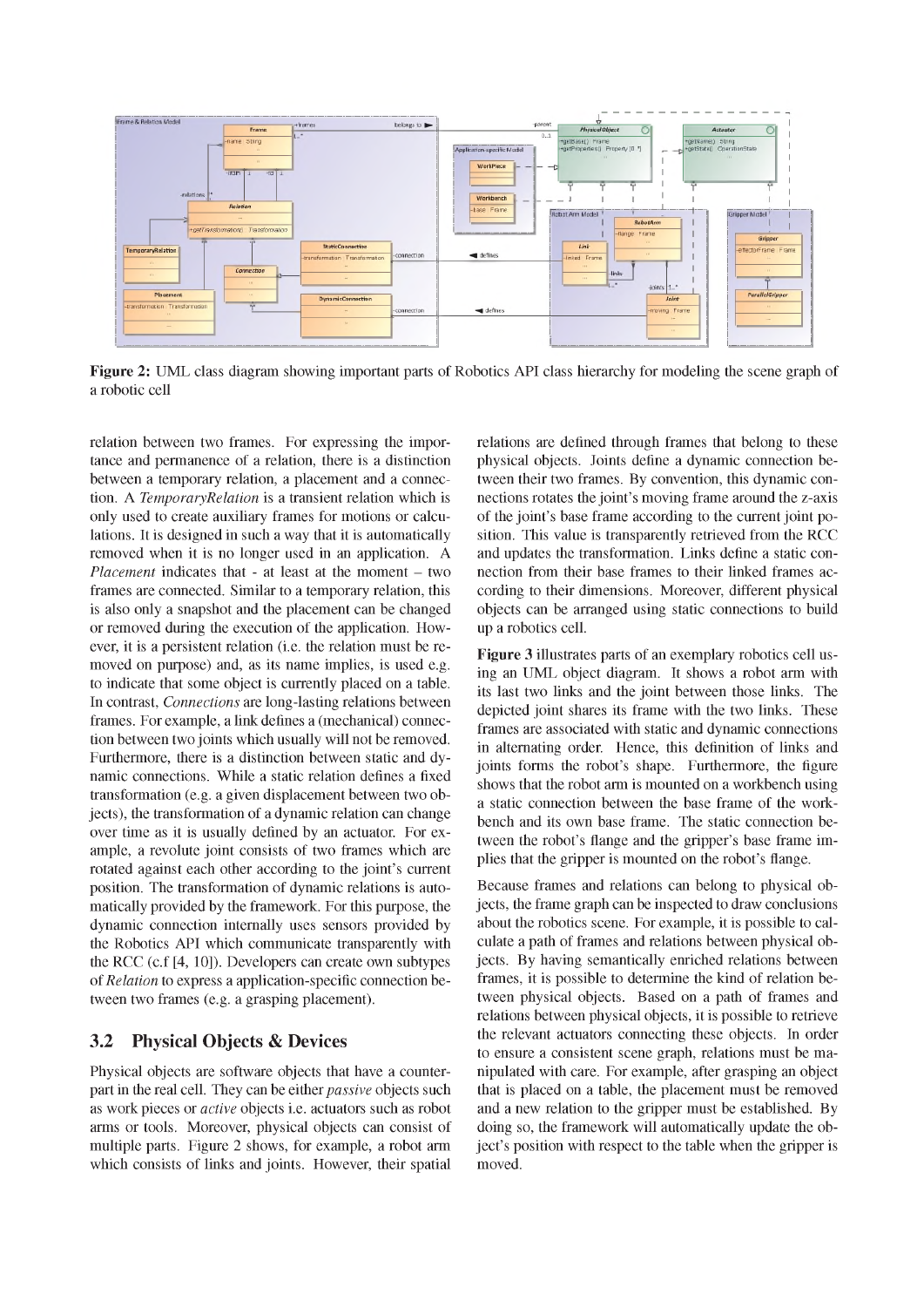

Figure 3: Excerpt from an UML object diagram showing a robot arm mounted on a workbench. A parallel gripper is mounted at the flange of the robot.

# 4 Services for Robotics Tasks

This section describes the approach of using context-aware services for robotics manufacturing. The (situational) context is based on the input parameters of the service (i.e. actuators and physical objects) and retrieved using the current scene graph. The main idea of this approach is described in Section 4.1. Details about the realisation are given in Section 4.2.

#### 4.1 Approach

The idea of service-oriented manufacturing is to compose the automation software of a hierarchy of services on different levels of abstraction. Each service has its responsibility in the automation system, but can assign (sub)tasks to other services which are usually on a lower abstraction level. The parameters for automation services are the physical objects that are processed or manipulated by the automation system. In order to execute robot or tool operations, we introduce task-level services. Such a service describes a particular task using appropriate parameters (e.g. grasping an *object* with a *gripper*, assembling two *objects*, or placing an *object* into another *object*). For the execution of a task, the service inspects the current scene graph and retrieves the situational context of tasks. Based on this context, an appropriate strategy for this task is chosen, parametrized and executed.



Figure 4: A grasping service retrieves the situational context using itsinput parameters(i.e. the gripper and the work piece) and searching the current scene graph.

Our approach is shown in Figure 4 using a *GraspingService* as example. The input parameters of the service are the work piece to grasp and the parallel gripper. The structure is similar to the example in Figure 3, i.e. the gripper is mounted on a robot arm which is mounted on a workbench. The work piece is simply placed on the table. The situational context can be retrieved completely from the scene graph as described in Section 3. This is important because some actuators, in particular robot arms, are not part of the task description. However, they support the task by moving tools and objects. This approach covers many scenarios such as an externally mounted tool, two objects both carried by different robot arms or one object cooperatively carried by multiple robot arms. As shown in the example, the scene graph is also used to retrieve more information about the objects to manipulate, e.g. whether the object is placed on a table, in a box, or in a fixture. Hence, the scene graph enables the service to retrieve the task's situational context.

Being able to retrieve the context, the task-level service can select a strategy to execute the operations for successfully accomplishing the task. In accordance to the *Strategy* pattern introduced by Gamma et al. [12], a task strategy is a solution for a characteristic *problem*. For each family of problems (e.g. grasping), several solutions – i.e. the strategies – can be applied that only share a common interface and, thus, are interchangeable to a certain extend. The main feature of this approach is that the best suitable strategy is chosen based on the situational context retrieved from the robotics scene graph.

For accomplishing a task, there are different possible strategies. For grasping a workpiece, a simple strategy is to approach from a given direction to a given (taught) position and close the gripper. However, there are also more advanced solutions using a compliant robot arm. In both cases, the strategy must be parametrized in order to work properly. These strategy parameters (e.g. tolerances, desired forces) can be easily attached to the software representation of physical objects and will be selected based on the situational context from the task-level service. It is also possible to have specialized strategies which are only suitable for one particular situation (described by the situational context).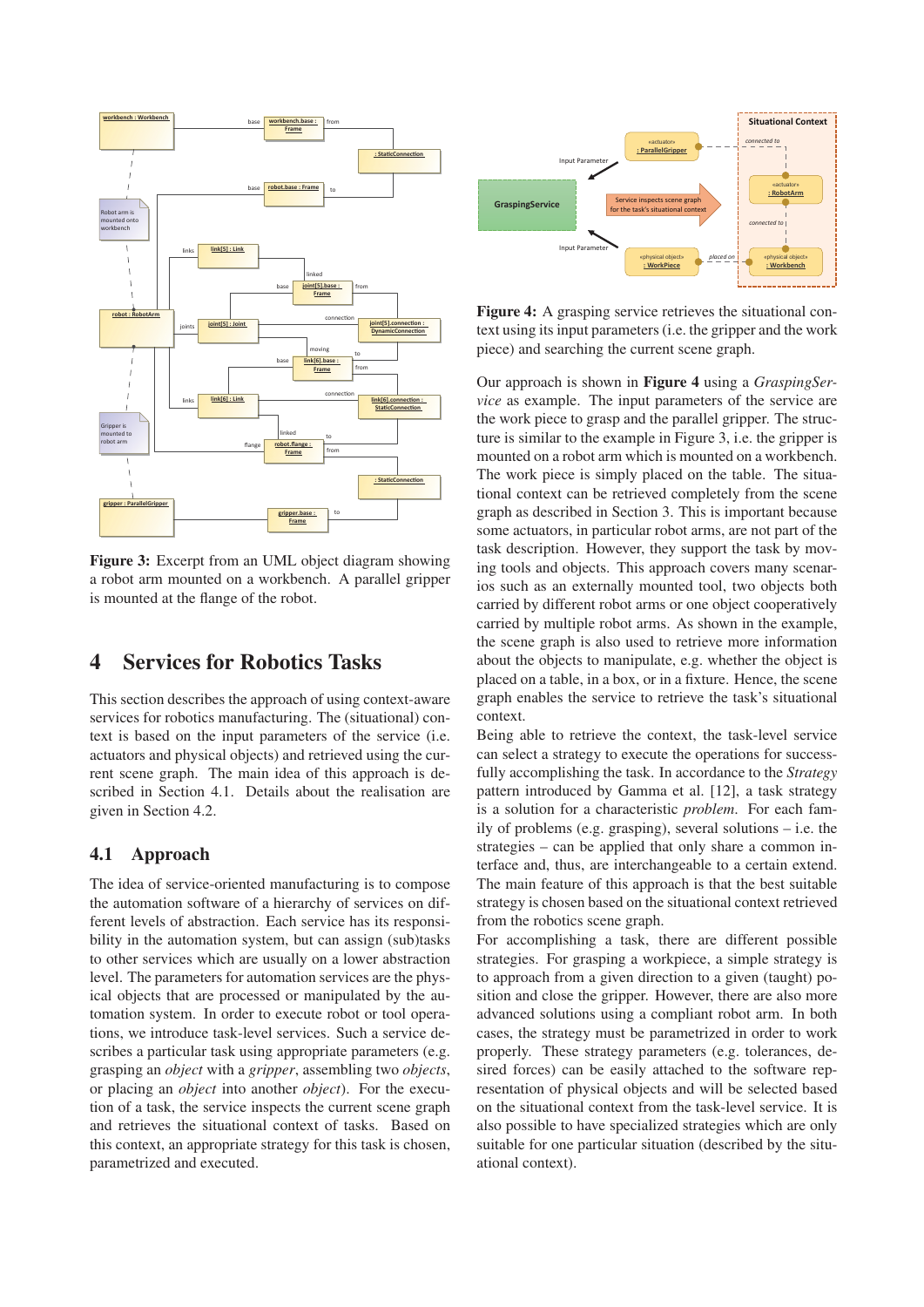

Figure 5: UML class diagram showing the structure of a *GraspingService*.

#### 4.2 Realization

The context-aware task-level services are implemented in Java using the Robotics API and OSGi. The OSGi framework is a dynamic module system and service platform for Java. Since 1999, its specification [13] has been developed by the members of the OSGi Alliance (e.g. IBM, Oracle, Samsung, Siemens). An application based on OSGi is composed of many different (reusable) components called *bundles*. As in plain Java, bundles are packaged and deployed as JAR files. OSGi implements a service model and introduces a *service registry*. Using this registry, bundles can register or retrieve services, and they can listen for services to appear or disappear. Similar to bundles, services are also dynamic, i.e. a bundle can decide to withdraw its services from the registry.

The implementation of task-level services is explained by taking the example of a *GraspingService* (cf. Figure 5). The service is described using an interface which decouples the use of the service from different possible implementations. As mentioned above, the input parameters for grasping are a gripper and the item to grasp. The item is a physical objects which may provide *GraspingProperties*. Such a property consists of a *precondition* and a strategy *descriptor*. The descriptor corresponds to a specific strategy and contains the relevant parameters to instantiate the strategy. The precondition is application-specific and evaluates to true if and only if the corresponding strategy can be executed in the current situational context. For this purpose, the precondition can inspect the current scene graph starting from gripper or the item.

To instantiate task strategies, the implementation of the *GraspingService* uses strategy providers. These providers are registered at the service implementation and can then be used. When the grasp operation is invoked at the service, the implementation starts by collecting all grasping properties from the given item. By evaluating the application-specific precondition, the grasping properties are filtered to obtain only suitable strategy descriptors. The set of suitable strategy descriptors is sorted using a application-specific priority. For the best strategy descriptor, the service retrieves the appropriate strategy provider. If no provider is found, the service continues with next strategy descriptor. Before instantiating the strategy, the provider inspects the current scene graph and evaluates if the situational context is suitable to its strategy. Hence, the provider is able to ensure that all requirements are meet to successfully execute the strategy. If the provider's precondition evaluates to false, the service continues with next strategy descriptor. Then, the provider instantiates a new strategy using the parameters from the given descriptor. Finally, the service implementation starts to execute the strategy and monitors its execution.

# 5 Case Study: Factory 2020

To illustrate service-oriented manufacturing, a robotic assembly application called Factory 2020 was developed. The application was designed along the vision of a fully automated factory of the future, in which different kinds of robots cooperate to perform complex tasks. In the demonstrator, two robot arms and a mobile robot platform work together in part assembling. To achieve that, service-oriented manufacturing uses force-based motions, real-time motion synchronization and different coordination patterns.



Figure 6: In Factory 2020, an autonomous robot platform delivers parts (top left), robot arms cooperate in transporting (bottom) and assembling them (top right).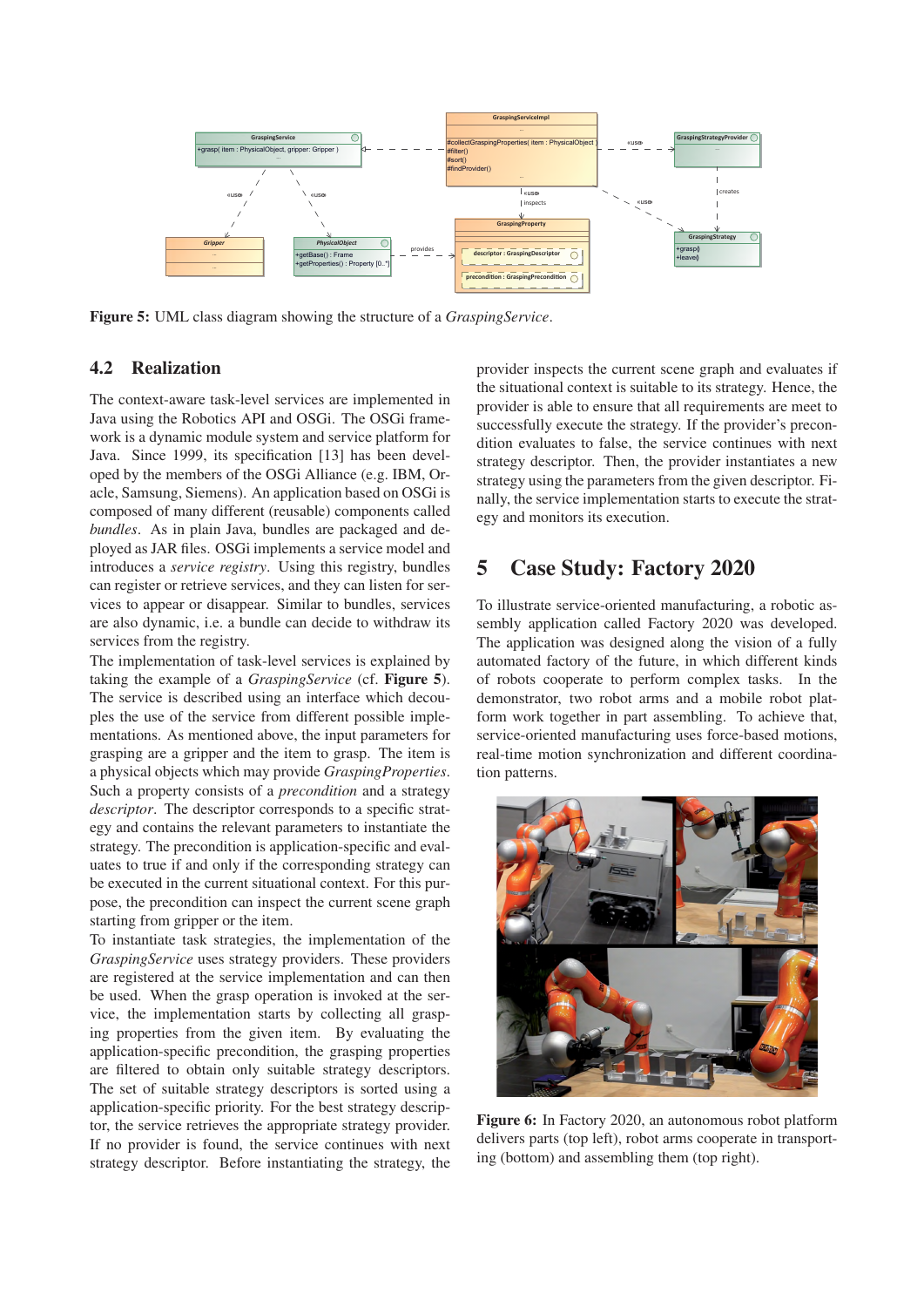Figure 6 gives an overview about the tasks performed. Two different containers with parts to be assembled are delivered by an autonomously navigating robot platform. Before assembling, both containers have to be transported onto the workbench. The robot arms locate the exact position of the containers by touching certain prominent points. This is required because the position may vary due to inaccurate navigation of the platform and some inaccuracy of the containers on the platform. After locating, both arms grip the containers and cooperatively transport them onto the workbench. These motions have to be real-time synchronized to ensure proper transport without damaging the containers or robots.

Once the containers have been placed on the table, each robot arm picks a part from one of the containers. To assemble the parts, the robots apply a defined force on the parts to compensate slight variations in the fitting between top and bottom part. Finally, both parts of the final workpiece have to be bolted together. For this purpose, an electrical screwdriver is attached to one of the robots as its second tool. This robot first fetches a screw from a screw magazine, then transports it to the workpiece, inserts it and tightens the screw using the screwdriver. These operations are also performed using force-based motions, which again allows for compensating variations in part quality and the process itself (e.g. slight deviations when gripping a workpiece part). The final workpiece is then put back into one of the containers. After all workpieces have been assembled, the containers are put back onto the platform, which delivers the workpieces to their destination.

For structuring the complete automation system software, it was divided into several services and components. Service-orientation eased deployment of components to different physical systems (robot arms, mobile base) and the coordination of those systems. For implementing the components which coordinate the interaction with and among other components, state machines were employed. The standardized State Chart XML [14] format was used to formally model those state machines. Based on the Commons SCXML [15] implementation, a graphical editor and a runtime environment for SCXML state machines was created.

On the lowest service layer, different task-level services were employed to control the robots and the tools. They were successfully used for tasks such as grasping or placing workpieces, for assembly, and to fasten the workpieces. For the first iteration of the software, for every task a unique strategy was implemented, tested and used. In later iterations, these strategies have been generalized and can be used in different situation with different parameters. These parameters have been attached to the work pieces as described in the previous section. It is possible to develop such strategies independently from the concrete application. Only the parameters have to be figured out in the context of the application. Reusing strategies eases on the one hand the development of similar applications and, on the other hand makes applications more robust.

# 6 Related Work

In [16], Smits makes a proposal for a *Robotics Scene Graph Standard* to have a standardized representation of robot systems. His proposal "covers the kinematic chain aspects of robot platforms, including the location of sensors, motors and tools on the chain, as well as the location of objects in the scene that are relevant to the robot's task" [16]. He proposes an XML syntax based on COL-LADA [17]. In contrast to our approach, he suggests to used a tree structure instead of a graph for frames. Furthermore, there are no semantics relations between frames. However, his standardization proposal could be realized with our approach. De Laet et al. [18, 19] present a set of concrete suggestions for standardizing terminology and notation which should allow "programmers to write fully unambiguous software interfaces" [18] with "semantic correctness of all geometric operations on rigid-body coordinate representations" [18]. ROS uses the Unified Robot Description Format [20] which assumes that a robot consists of rigid bodys connected by joints. However, it does not allow to specify relations from the robot to other physical objects of the environment. Blumenthal et al. [21] also present a scene graph based world model. Howwever, their focus lies on maintaining a shared world model for separate software components.

Veiga et al. [22, 23] use service-oriented platforms for industrial robotics. Their focus is on using service-oriented architectures – in particular UPnP – as a communication platform. In [24], a similar approach was presented by the authors of this paper for manufacturing carbon-fiber reinforced plastics. Naumann et al. present in [25] a control architecture for robot cells. Instead of directly programming devices, an interconnector provides a set of process commands. Considering to level of abstraction, process commands can be compared to task-level services. However, they do not incorporate the current state of the robot cell and attach manufacturing knowledge into the objects to manipulate. Schäfer and Lopez [26] propose to incorporate more knowledge about the manufacturing resources into the manufacturing control. From their point of view, this increases flexibility and manufacturing is more adaptive to changes. However, they do not explain how to exploit this knowledge to achieve this flexibility. Björkelund et al. [27] use a knowledge base using the *Resource Description Framework* [28] to improve skilled robot motions. Huckaby, Vassos and Christensen [29] developed a taxonomic framework for task modeling in manufacturing robotics. Based on this framework, a planner can calculate a sequence of skill to accomplish a more complex assembly task. However, execution still relies on some assumption, e.g. there are hardware-specific implementations for the lowest level of skills. Nonetheless, the approach could be an interesting complement to the our approach presented in this paper. Further approaches have been e.g. proposed by Kim et al. [30] and Simmons [31].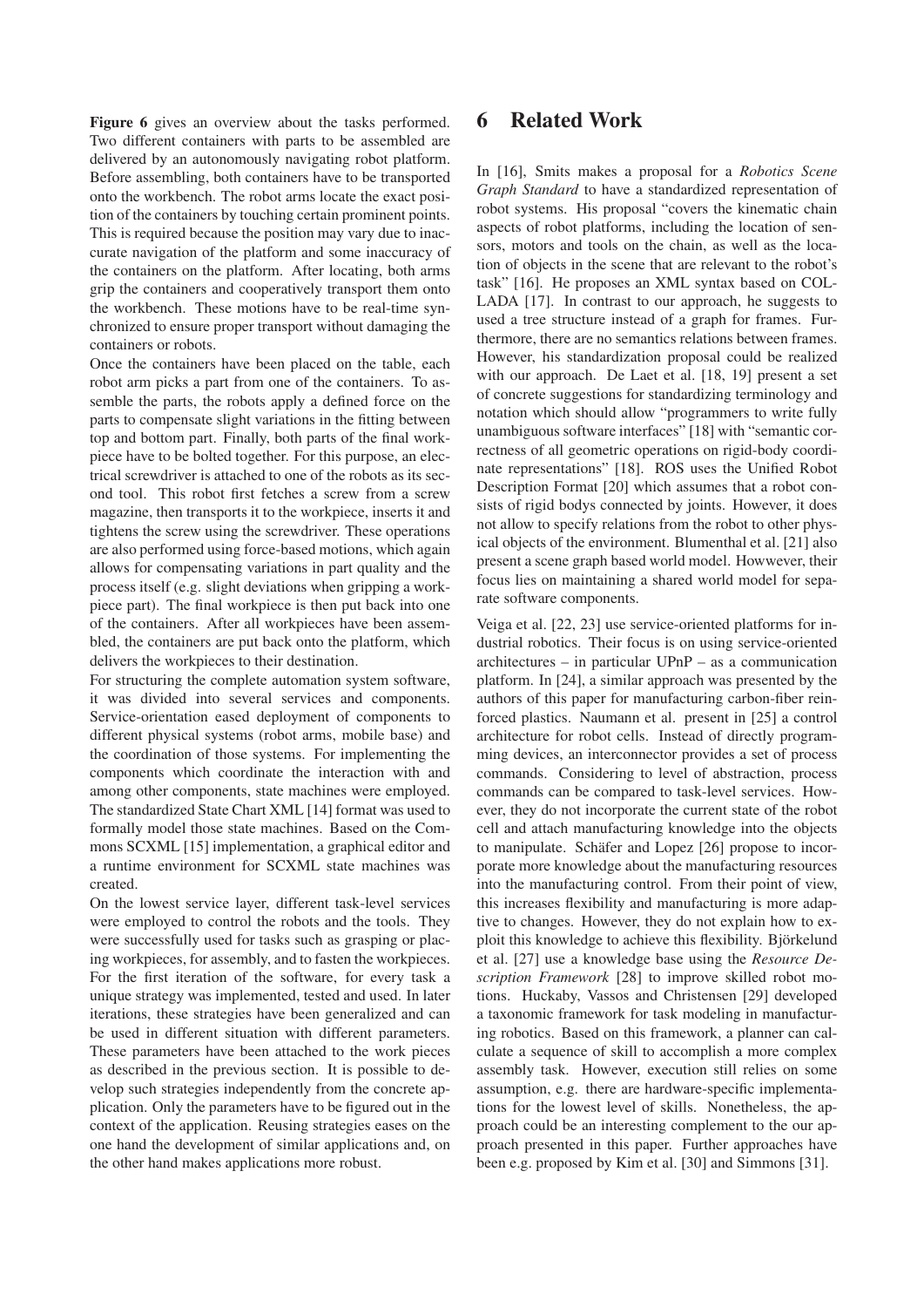# 7 Conclusion

In this paper, we presented a novel service-oriented approach to robotics automation. By reasoning about the scene graph of a robotics cell, the best suitable strategy to accomplish a task is selected and executed. Using the Javabased OSGi framework and its service-oriented paradigm, the ideas presented here have been successfully implemented in a sophisticated manufacturing example: the Factory 2020 includes e.g. force-based assembly and cooperative transport with real-time motion synchronization. As the set of strategies is not fixed at run-time, the serviceoriented automation software can even evolve over time, i.e. be adapted to new work-pieces, or be improved for existing ones. To prove the flexibility of service-oriented robotics manufacturing will be one of the next research topics (e.g. using planers). Furthermore, more research must be done on sensor-based relations that incorporate uncertainty. This leads to the questions of how to model this uncertainty in the scene graph and, of course, how to deal with it.

### Acknowledgements

This work partly presents results of the research project *SoftRobot* which was funded by the European Union and the Bavarian government. The project was carried out together with KUKA Laboratories GmbH and MRK-Systeme GmbH and was kindly supported by VDI/VDE-IT GmbH.

### References

- [1] J. N. Pires, "New challenges for industrial robotic cell programming," *Industrial Robot*, vol. 36, no. 1, 2009.
- [2] M. Hägele, T. Skordas, S. Sagert, R. Bischoff, T. Brogårdh, and M. Dresselhaus, "Industrial robot automation," European Robotics Network, White Paper, Jul. 2005.
- [3] A. Angerer, A. Hoffmann, F. Ortmeier, M. Vistein, and W. Reif, "Object-centric programming: A new modeling paradigm for robotic applications," in *Proc. 2009 IEEE Intl. Conf. on Autom. and Logistics*, Shenyang, China, Aug. 2009.
- [4] A. Angerer, A. Hoffmann, A. Schierl, M. Vistein, and W. Reif, "Robotics API: Object-oriented software development for industrial robots," *J. of Software Engineering for Robotics*, vol. 4, no. 1, pp. 1–22, 2013.
- [5] M. Vistein, A. Angerer, A. Hoffmann, A. Schierl, and W. Reif, "Flexible and continuous execution of realtime critical robotic tasks," *International Journal of Mechatronics and Automation*, vol. 4, no. 1, 2014.
- [6] F. Jammes and H. Smit, "Service-oriented paradigms in industrial automation," *IEEE Trans. Ind. Inf.*, vol. 1, no. 1, pp. 62–70, 2005.
- [7] A. Hoffmann, A. Angerer, F. Ortmeier, M. Vistein, and W. Reif, "Hiding real-time: A new approach for the software development of industrial robots," in *Proc. 2009 IEEE/RSJ Intl. Conf. on Intell. Robots and Systems, St. Louis, Missouri, USA*. IEEE, Oct. 2009, pp. 2108–2113.
- [8] A. Angerer, A. Hoffmann, A. Schierl, M. Vistein, and W. Reif, "The Robotics API: An object-oriented framework for modeling industrial robotics applications," in *Proc. 2010 IEEE/RSJ Intl. Conf. on Intell. Robots and Systems, Taipeh, Taiwan*. IEEE, Oct. 2010, pp. 4036–4041.
- [9] M. Vistein, A. Angerer, A. Hoffmann, A. Schierl, and W. Reif, "Interfacing industrial robots using realtime primitives," in *Proc. 2010 IEEE Intl. Conf. on Autom. and Logistics, Hong Kong, China*. IEEE, Aug. 2010, pp. 468–473.
- [10] A. Schierl, A. Angerer, A. Hoffmann, M. Vistein, and W. Reif, "From robot commands to real-time robot control - transforming high-level robot commands into real-time dataflow graphs," in *Proc. 2012 Intl. Conf. on Inform. in Control, Autom. & Robot., Rome, Italy*, 2012.
- [11] A. Hoffmann, A. Angerer, A. Schierl, M. Vistein, and W. Reif, "Managing extensibility and maintainability of industrial robotics software," in *Proc. 16th Intl. Conf. on Adv. Robotics, Montevideo, Uruguay*. IEEE, Nov. 2013.
- [12] E. Gamma, R. Helm, R. Johnson, and J. Vlissides, *Design patterns: Elements of reusable objectoriented software*. Addison Wesley, 1994.
- [13] *OSGi Core Release 5*, OSGi Alliance Spec., Mar. 2012. [Online]. Available: http://www.osgi.org/download/r5/osgi.core-5.0.0.pdf
- [14] *State Chart XML (SCXML): State Machine Notation for Control Abstraction*, W3C Working Draft 6, Dec. 2012. [Online]. Available: http://www.w3.org/TR/scxml/
- [15] Commons SCXML. The Apache Software Foundation. [Online]. Available: http://commons.apache.org/proper/commons-scxml/
- [16] R. Smits, "Robot skills: Design of a constraint-based methodology and software support," Ph.D. dissertation, KU Leuven, May 2010.
- [17] M. Barnes and E. L. Finch. (2008) COL-LADA - Digital Asset Schema Release 1.5.0. The Khronos Group. [Online]. Available: https://www.khronos.org/files/collada\_spec\_1\_5.pdf